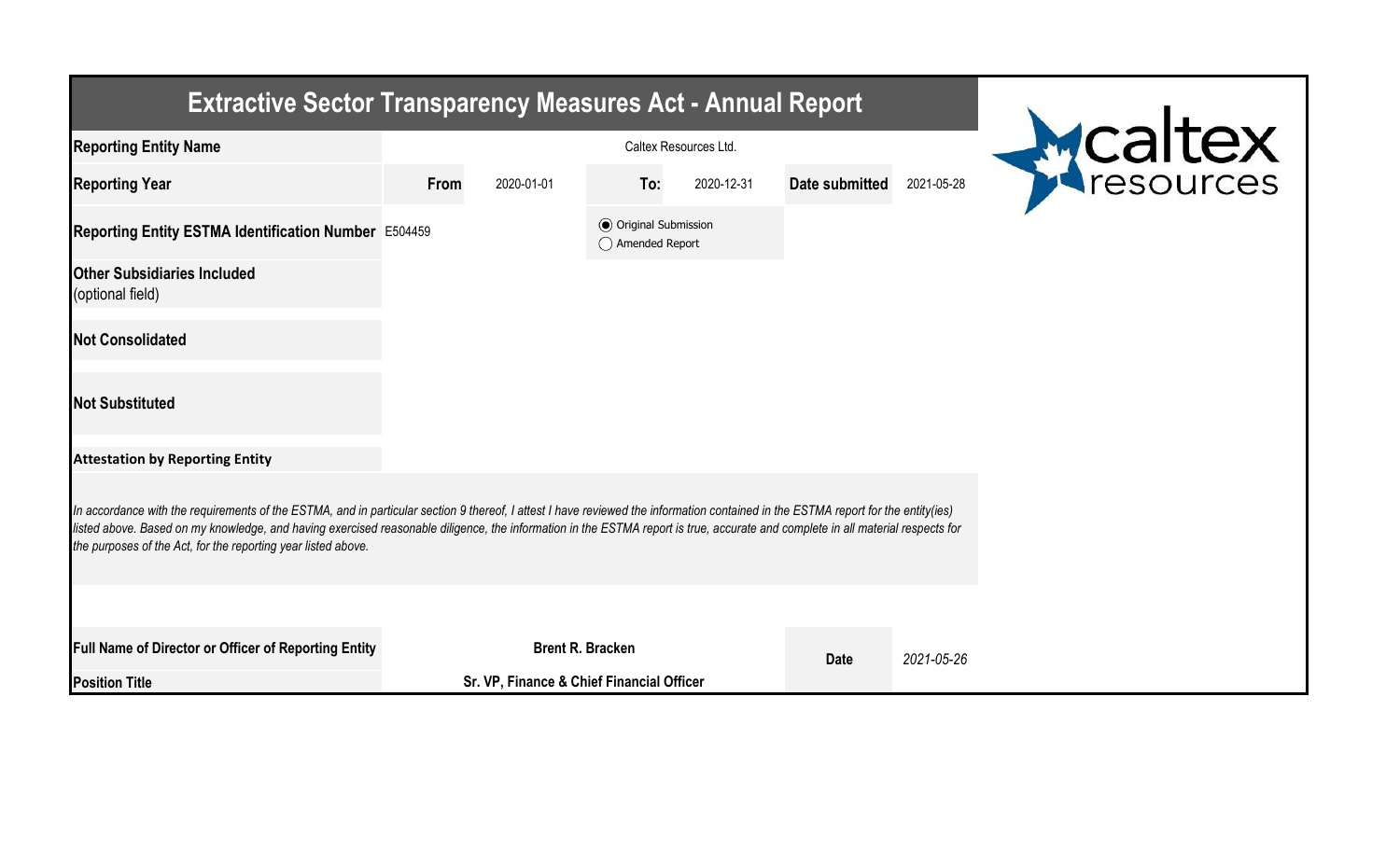|                                                                                                                                                                                  | <b>Extractive Sector Transparency Measures Act - Annual Report</b> |                                                                                 |                                         |                  |                          |                                |                |                  |                                                  |                                      |                                                                                                                                                   |  |
|----------------------------------------------------------------------------------------------------------------------------------------------------------------------------------|--------------------------------------------------------------------|---------------------------------------------------------------------------------|-----------------------------------------|------------------|--------------------------|--------------------------------|----------------|------------------|--------------------------------------------------|--------------------------------------|---------------------------------------------------------------------------------------------------------------------------------------------------|--|
| <b>Reporting Year</b><br><b>Reporting Entity Name</b><br><b>Reporting Entity ESTMA</b><br><b>Identification Number</b><br><b>Subsidiary Reporting Entities (if</b><br>necessary) | From:                                                              | 2020-01-01                                                                      | To:<br>Caltex Resources Ltd.<br>E504459 | 2020-12-31       |                          | <b>Currency of the Report</b>  | CAD            |                  |                                                  |                                      |                                                                                                                                                   |  |
|                                                                                                                                                                                  | <b>Payments by Payee</b>                                           |                                                                                 |                                         |                  |                          |                                |                |                  |                                                  |                                      |                                                                                                                                                   |  |
| <b>Country</b>                                                                                                                                                                   | Payee Name <sup>1</sup>                                            | Departments, Agency, etc<br>within Payee that Received<br>Payments <sup>2</sup> | <b>Taxes</b>                            | <b>Royalties</b> | Fees                     | <b>Production Entitlements</b> | <b>Bonuses</b> | <b>Dividends</b> | <b>Infrastructure</b><br>Improvement<br>Payments | <b>Total Amount paid to</b><br>Payee | Notes <sup>34</sup>                                                                                                                               |  |
| Canada                                                                                                                                                                           | Government of Alberta                                              | Alberta Petroleum Marketing<br>Commission                                       |                                         | 3,000,000<br>-9  |                          |                                |                |                  |                                                  | 3,000,000                            | Royalties paid in-kind and are valued at fair<br>market value of the volumes taken in-kind<br>based on Caltex realized sales price each<br>month. |  |
| Canada                                                                                                                                                                           | Government of Alberta                                              |                                                                                 | $\sqrt[6]{\frac{1}{2}}$<br>2,090,000    |                  | $\sqrt[6]{3}$<br>470,000 |                                |                |                  |                                                  | 2,560,000<br>s.                      | Freehold Mineral Tax, Worker's<br>Compensation and Orphan Well<br>Levies/Admin Fees                                                               |  |
| Canada                                                                                                                                                                           | Government of Saskatchewan                                         |                                                                                 | 970,000 \$<br>$\mathbb{S}$              | $2,200,000$ \$   | 160,000                  |                                |                |                  |                                                  | 3,330,000                            | SK Resource Surcharge, Crown Royalties,<br>Orphan Well Levies/Admin Fees and<br><b>Worker's Compensation</b>                                      |  |
| Canada                                                                                                                                                                           | Municipal District of Provost                                      |                                                                                 | $$\tilde{\phantom{a}}$$<br>750,000      |                  |                          |                                |                |                  |                                                  | 750,000<br>$\frac{1}{2}$             | Municipal property taxes                                                                                                                          |  |
| Canada                                                                                                                                                                           | Rural Municipality of Mariposa                                     |                                                                                 | $\mathsf{\$}$<br>340,000                |                  |                          |                                |                |                  |                                                  | 340,000<br>$\frac{1}{2}$             | Municipal property taxes                                                                                                                          |  |
| Canada                                                                                                                                                                           | Rural Municipality of Eye Hill                                     |                                                                                 | $\sqrt[6]{\frac{1}{2}}$<br>360,000      |                  |                          |                                |                |                  |                                                  | 360,000<br>$\mathbf{s}$              | Municipal property taxes                                                                                                                          |  |
| Canada                                                                                                                                                                           | Rural Municipality of<br>Grandview                                 |                                                                                 | $\mathsf{\$}$<br>140,000                |                  |                          |                                |                |                  |                                                  | $\sqrt{2}$<br>140,000                | Municipal property taxes                                                                                                                          |  |
| Canada                                                                                                                                                                           | Rural Municipality of Hearts<br>Hill                               |                                                                                 | $\frac{1}{2}$<br>170,000                |                  |                          |                                |                |                  |                                                  | $\frac{1}{2}$<br>170,000             | Municipal property taxes                                                                                                                          |  |
| Canada                                                                                                                                                                           | Smoky Lake County                                                  |                                                                                 | 300,000<br>$\sqrt[6]{3}$                |                  |                          |                                |                |                  |                                                  | 300,000<br>$\frac{1}{2}$             | Municipal property taxes                                                                                                                          |  |
| <b>Additional Notes:</b>                                                                                                                                                         |                                                                    |                                                                                 |                                         |                  |                          |                                |                |                  |                                                  |                                      |                                                                                                                                                   |  |